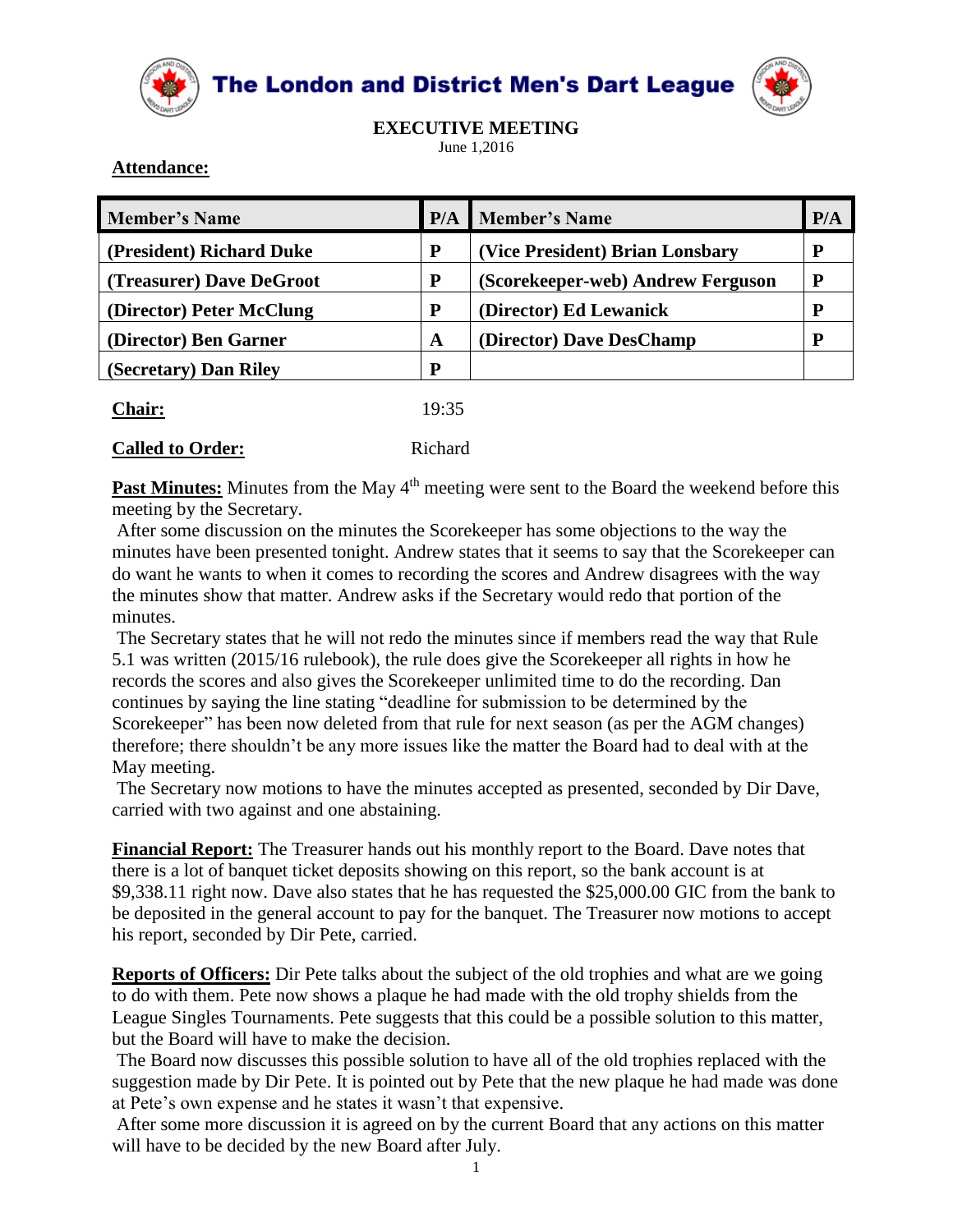

The London and District Men's Dart League



## **EXECUTIVE MEETING**

June 1,2016

Dir Pete also hands over the prize receipts he has along with the prize list inventory sheet to the Treasurer.

**Reports of Officers:** Dir Dave has no report at this time.

Dir Ed now hands in the tournament tags he has to the Secretary, the paperwork to the Scorekeeper and the registration fees (\$52.00) to the Treasurer. This was from the 16 game format playoff.

Dir Ed also hands over three (3) gift cards of \$300.00 each to the Vice-President for the banquet and Ed informs the Board that he will be arriving a little late (18:30pm) to the banquet this year, because of a previous appointment he has on June 4<sup>th</sup>. Ed hands the receipt from the gift cards to the Treasurer.

Secretary interrupts Dir Ed to state that he is sorry, but the recorder has stopped, its batteries are dead and Dan has no replacements with him. Dan says that he will do his best to record everything through the notes he takes every meeting.

Dir Ed carries on his report by stating that Dir Ben will not be at this year's banquet due to a previous commitment Ben had also made.

The Scorekeeper now hands over \$152.00 in registration fees from the 12 game format playoff and Andrew hands the tournament tags to the Secretary. Andrew also reports that he has done the pictures for the trophies. Andrew now hands over the receipts (\$180.00) for the pictures to the Treasurer.

It is pointed out by both the Scorekeeper and Treasurer that the Board did give the Scorekeeper a cheque for \$100.00 towards the costs of the pictures, but it wasn`t noted in the May minutes. The Secretary apologies for the oversight in the May minutes, but it will be noted in the June minutes.

The Vice-President notes that the costs for the first to third place trophies are getting very expensive, but Brian will discuss everything else he has later in the meeting.

The President now reports that he had \$140.00 in registration fees from the 18 game format playoff which the Treasurer took that night. Richard now hands over the tournament tags to the Secretary and the paperwork to the Scorekeeper.

The Treasurer now points out that he still has no information on where to send two of the charities cheques that were nominated at the AGM. Dave notes that every member who has his charity nominated is supposed to have the information to give to Dave at the AGM and not have the Secretary chase down the information as in the past. The two charities that Dave is looking for information are London Cenotaph Restoration Fund and the donation to the Red Cross for the victims of the Fort MacMurray fires.

The Scorekeeper adds in that he had taken the charity cheque from the AGM to HMCS Prevost and the League will be noted as a donor towards the monument at HMCS Prevost.

The Treasurer also states that the Youth League had also received their cheque as well.

The Treasurer now pays Dir Ed \$20.85 for the overage Ed had incurred on the gift cards and \$180.00 to the Scorekeeper for the overage from the pictures, both amounts paid are given out by cheque.

The Secretary now hands over \$180.00 in registration fees to the Treasurer and hands the paperwork to the Scorekeeper from the 6 game format playoff. Dan states that he didn`t email the Bell bill to the Treasurer yet, since there seems to be an issue with the billing from Bell, Dan will look into the bill and get back to the Board. Dan also notes that there are no reports on player replacements since the League play is done.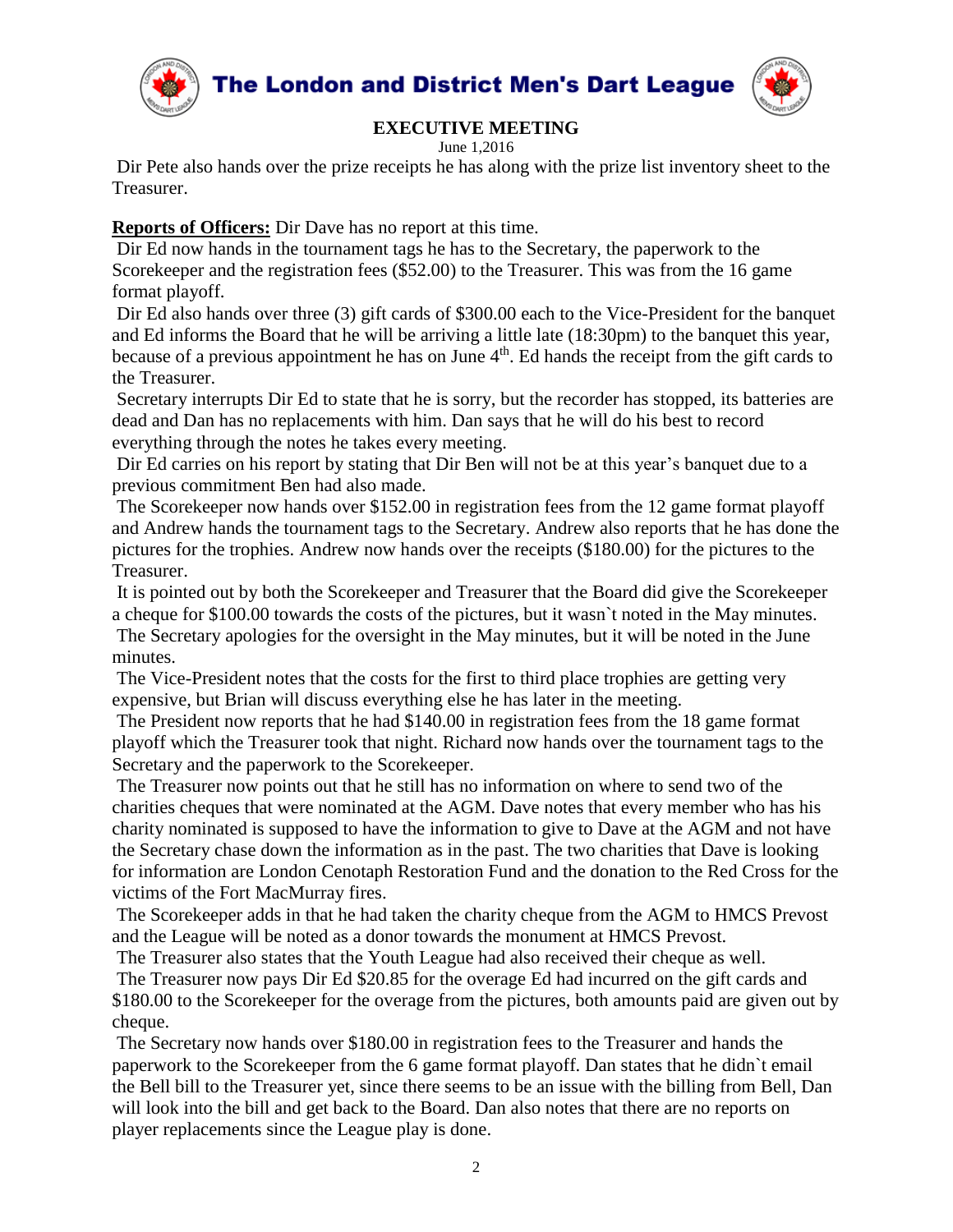

**EXECUTIVE MEETING** June 1,2016

**Old Business:** The Secretary has noticed that according to the website the Scorekeeper has all the members that shot a 170 takeout not receiving the award for high take out in each of their respective formats, so Dan asks why this is going on because a 170 is still the high take out for those formats in his opinion.

It is explained to the Secretary and the Board by the Vice-President and the Scorekeeper that in their opinions every 170 scored should be recognized for what it is and that it is a perfect out. Between Brian and Andrew, they both feel that the next high out should receive the award instead of the 170 shooters. We have done this before it is pointed out the last time we had a 170 shot a couple seasons ago.

The Board discusses this matter and it is agreed that we will do high take out awards the way that they are on the website now.

The Scorekeeper says he has heard of some concerns from members over the reference made about a team that didn't pay their bar tab that was mentioned during the President`s report at the AGM.

Andrew states that the members he has heard from think that Richard`s comments towards a team not paying their bar tab has given the League a black eye.

The Board now discusses this matter and it was noted by the President at the AGM and at tonight`s meeting that the team that failed to pay their bar tab are the ones that have given a black eye to the League. Richard states it's not the President or the Boards fault only that team's.

The Vice-President now reports that the banquet is ready and we will start to set it up on Saturday morning.

Dir Dave states he still has a few prizes to purchase before the banquet this weekend.

The Vice-President now hands in two receipts for \$48.59 and \$23.17 to the Treasurer for Dave to give Brian a cheque to cover the extra costs Brian had. Brian also notes there will be no centre pieces for the tables this year at the banquet.

The President says that he would like to see everyone at the Hellenic Centre at 10am this Saturday for the set-up and there will be a seating plan for the banquet as well.

The Vice-President states that he has a draw drum for the tickets and the venue also has another drum for the League to use.

The Scorekeeper says that Columbia Photos are available to do the banquet, but they need payment of \$226.00 (taxes included) that will have to be made either tonight or on Saturday. Andrew also points out that there will be a guest with the photographer on Saturday.

Both the Vice-President and Dir Pete will go the lock up (at the Eagles Club) to get the banners. The Treasurer now talks about the old Bell phone and internet bill at this time. Dave notes that he had paid the last bill (in full) from April for both the phone and internet.

The Secretary points out that Dan had asked Dave (in an email) to only pay the phone portion of that bill, since the Board agreed to the changes that Dan had made to the bill.

The Treasurer disagrees with the Secretary on this matter and Dave paid for both anyway. Dave states that the Secretary should pay back the monies paid for the internet portion that Dave had already paid.

There is a discussion between the Treasurer and Secretary about the bill and the reason why the internet was paid for by the Treasurer.